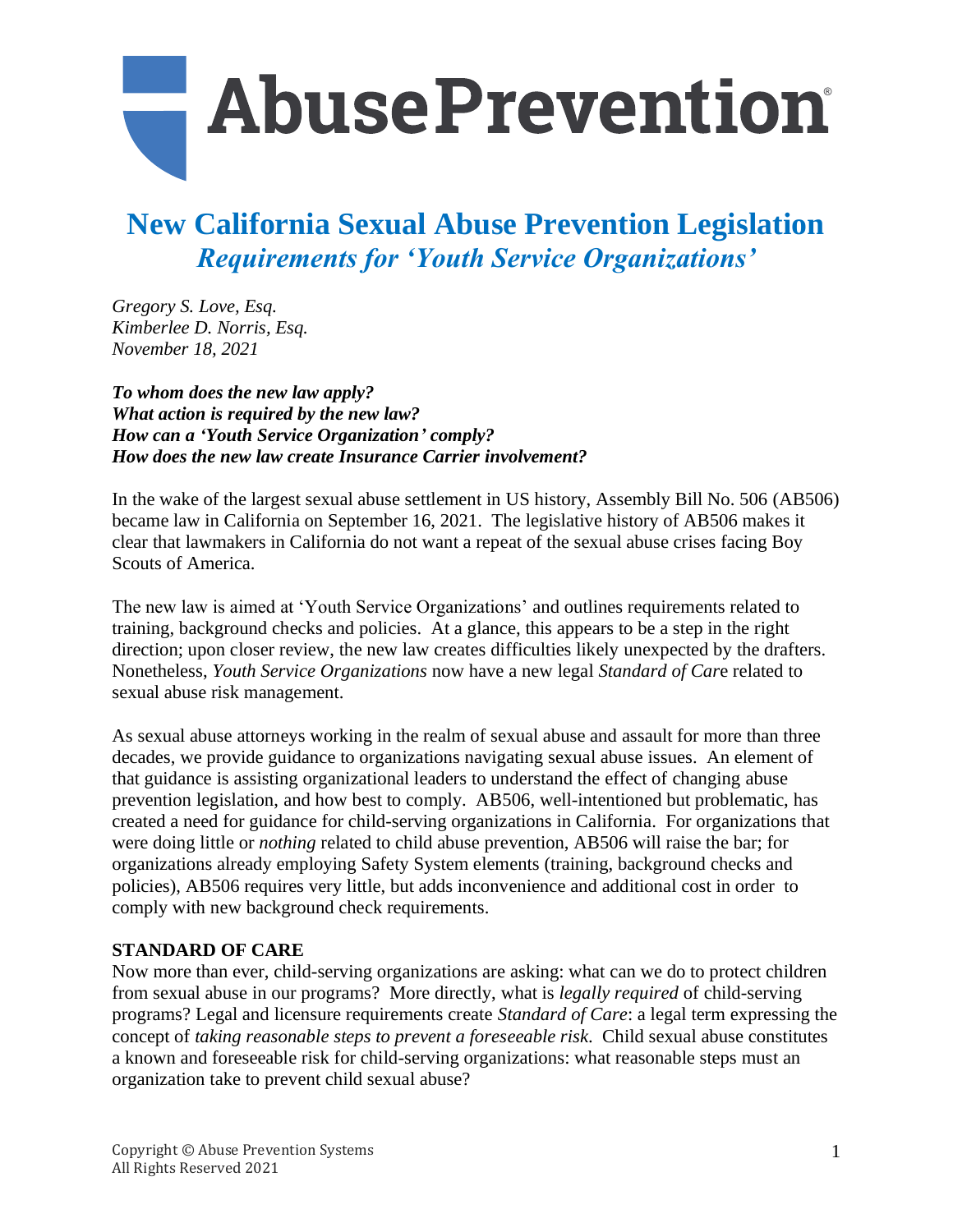In essence, every child-serving organization must implement an effective Safety System that takes into account the type of services provided and the populations served; some programs present higher risks than others.

Standard of Care develops over time as specific risks are better understood. Standard of Care (or what is 'reasonable') can be impacted or influenced by licensure requirements and legislation. With respect to child sexual abuse risk, 'reasonable' action steps include a combination of training, screening, background checks, policies and a system for record keeping. Each of these necessary elements vary depending on the type of organization, populations served, facility and the type of programs or services offered.

#### **AB506 Establishes a New Standard of Care**

Though all *Youth Service Organizations* have been required to take reasonable steps to address the known risk of child sexual abuse in the past, AB506 provides Standard of Care refinement and definition. All Youth Service Organizations in California should have an effective Safety System currently in place, requiring (1) training, (2) background checks and (3) policies: AB506 promulgates specific requirements related to each of these Safety System elements. Unfortunately, the attempt at refinement has created some confusion and difficulty.

#### **ANALYSIS OF THE NEW LAW – TEXT**

Sexual abuse allegations, lawsuits and settlements continue to dominate headlines in the media. State lawmakers in California responded with Assembly Bill 506. AB506 is not a stand-alone piece of legislation; it is an amendment to existing legislation. More specifically, AB506 becomes law as *Section 18975* within *Chapter 2.9 Youth Service Organizations*, which falls under *Division 8 of the Business and Professions Code*.

The Legislative Counsel's Digest provides a summary of the new law, as follows:

*This bill would require an administrator, employee, or regular volunteer, as defined, of a youth service organization, as defined, to complete child abuse and neglect reporting training, as specified. The bill would require an administrator, employee, or regular volunteer of a youth service organization to undergo a background check, as specified. The bill would require a youth service organization to develop and implement child abuse prevention policies and procedures that, among other things, ensure the reporting of suspected incidents of child abuse to persons or entities outside of the organization.*

Unfortunately, child-serving organizations required to comply with the new law do not have the luxury of relying on the Digest description. The law is technical, not anecdotal; it requires a precise understanding of what is required to comply with this new Standard of Care in the state of California. The new Section 18975 provides as follows:

#### **Division 8 Business and Professions Code Chapter 2.9 Youth Service Organizations Section 18975.**

(*a) An administrator, employee, or regular volunteer of a youth service organization shall complete training in child abuse and neglect identification and training in child abuse and neglect reporting. The training requirement may be met by completing the online mandated reporter training provided by the Office of Child Abuse Prevention in the State Department of Social Services.*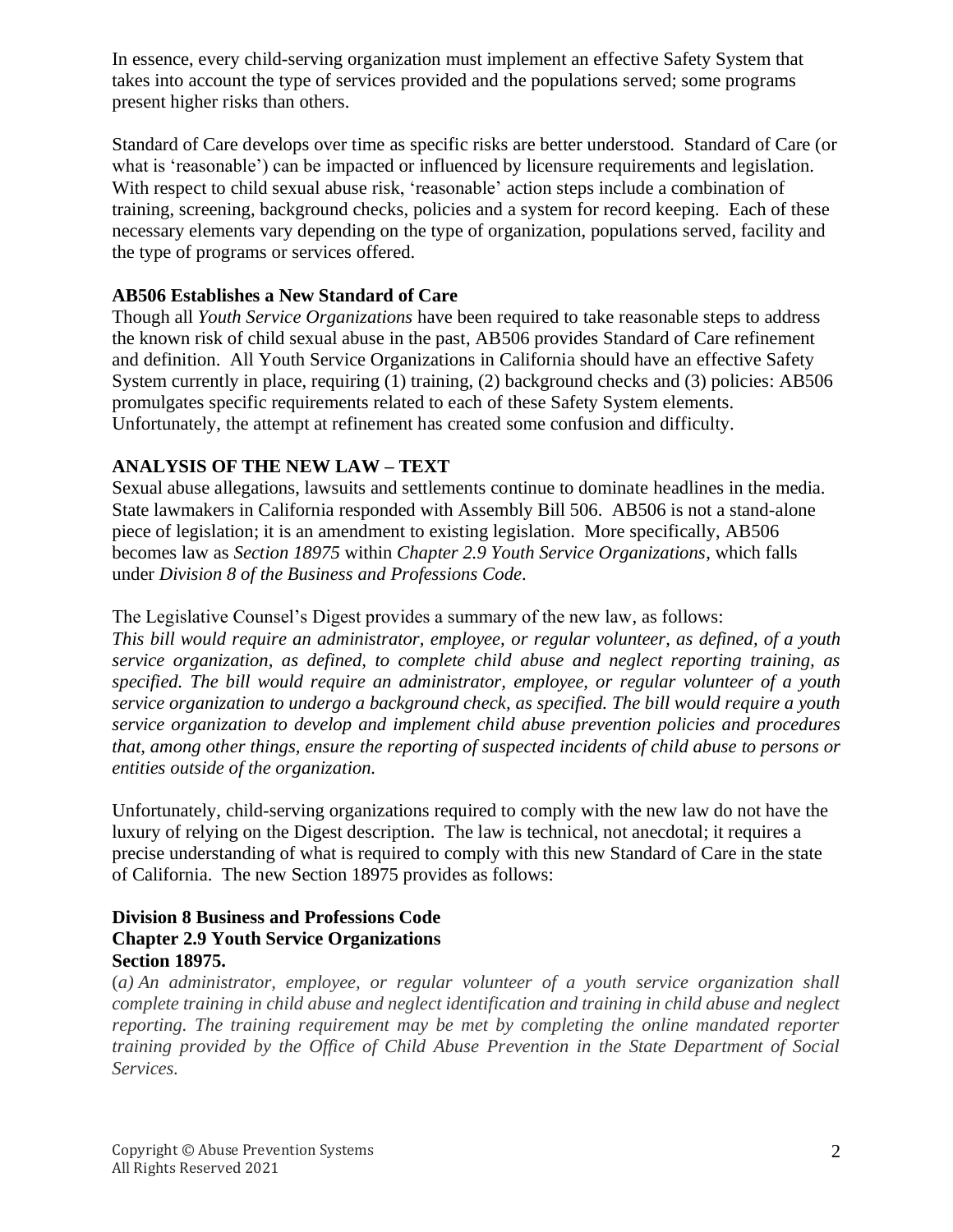*(b) An administrator, employee, or regular volunteer of a youth service organization shall undergo a background check pursuant to Section 11105.3 of the Penal Code to identify and exclude any persons with a history of child abuse.*

*(c) A youth service organization shall develop and implement child abuse prevention policies and procedures, including, but not limited to, both of the following:*

*(1) Policies to ensure the reporting of suspected incidents of child abuse to persons or entities outside of the organization, including the reporting required pursuant to Section 11165.9 of the Penal Code.*

*(2) Policies requiring, to the greatest extent possible, the presence of at least two mandated reporters whenever administrators, employees, or volunteers are in contact with, or supervising, children.*

*(d) Before writing liability insurance for a youth service organization in this state, an insurer may request information demonstrating compliance with this section from the youth service organization as a part of the insurer's loss control program.*

*(e) For purposes of this section:*

*(1) "Regular volunteer" means a volunteer with the youth service organization who is 18 years of age or older and who has direct contact with, or supervision of, children for more than 16 hours per month or 32 hours per year.*

*(2) "Youth service organization" means an organization that employs or utilizes the services of persons who, due to their relationship with the organization, are mandated reporters pursuant to paragraph (7) of subdivision (a) of Section 11165.7 of the Penal Code.*

#### **WHO IS IMPACTED BY AB506**

AB506 creates a Standard of Care for *Youth Service Organizations* in California. Who fits this description under the new law? Unfortunately, the new law is unclear; in fact, the definition is somewhat circular.

AB506 defines a *Youth Service Organization* relying on Paragraph 7 of California's Penal Code Section 11165.7(a), which provides a list of mandated reporters of child abuse and maltreatment. Paragraph 7 identifies the following person(s) as mandated reporters in California:

*Paragraph 7. An administrator or employee of a public or private youth center, youth recreation program, or youth organization.*

#### **Youth Service Organizations Defined**

Section 18975(e)(2) defines a *Youth Service Organization* as follows:

*"Youth service organization" means an organization that employs or utilizes the services of persons who, due to their relationship with the organization, are mandated reporters pursuant to paragraph (7) of subdivision (a) of Section 11165.7 of the Penal Code.*

A *Youth Service Organization* is defined as an organization that utilizes the services of an individual described in Paragraph 7. Following the logic of that construct, a *Youth Service Organization* is defined as *an organization that utilizes a person from a youth organization*.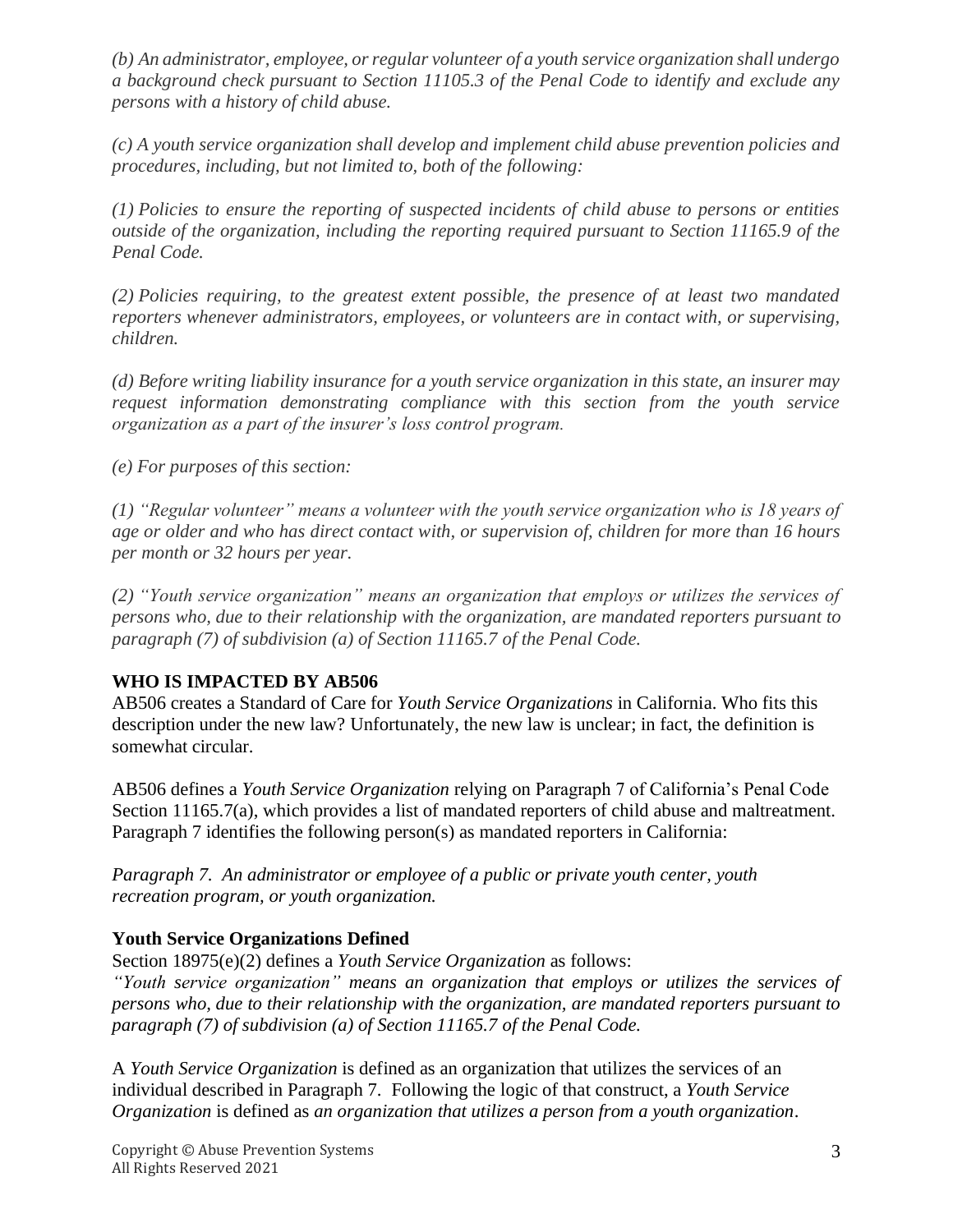#### **Broad Interpretation**

Clearly, this definition lacks clarity. How, then, should a child-serving organization respond? When interpreting legislation intended to protect children, best practice is to interpret the law broadly, giving the definition an *inclusive* meaning or construction, rather than restrictive. If an organization provides services to children – in a broad sense – assume that the legislation applies to that organization. Until the legislation is modified or refined, churches, scouting programs, camps, youth sport organizations, mentoring programs and similar child-serving organizations should take note.

#### **NEW TRAINING REQUIREMENT**

Prior to this legislation, effective training should already be a component of a necessary Safety System for organizations serving youth; AB506 adds additional training topics through an indirect reference to an existing California training.

The new law requires Youth Service Organizations to provide training in *child abuse and neglect identification* and *reporting*. Though AB506 does not provide specific guidance (list of topics, length of training, delivered live or online, frequency of retraining, requirement of a quiz, record keeping process, etc.), it does note that organizations **may** utilize the mandated reporter training provided by the Office of Child Abuse Prevention in the State Department of Social Services. Though not required, the reference to the SDSS mandated reporter training provides *some* guidance concerning topics that should be covered – particularly related to reporting requirements.

#### **How to Comply with AB506's Training Requirement**

Clearly, requiring staff members and volunteers complete the SDSS mandated reporter training – *four hours in length –* is an option. The SDSS training provides information about the California child welfare system, forms of maltreatment (sexual abuse, physical abuse, neglect, bullying, emotional abuse), as well as the California reporting requirements. Unfortunately, SDSS provides no online system allowing an organization to send, track, refresh or manage training.

Though not emphasized in AB506 or the SDSS mandated reporter training, training that equips staff members and volunteers to recognize the *grooming process of the offender* and *common grooming behaviors* is key for understanding, identifying and preventing child sexual abuse. *Learn more about Abuse Prevention Systems' [Child Abuse Prevention Training.](https://aps.abusepreventionsystems.com/newtrainings/)*

#### **NEW BACKGROUND CHECK REQUIREMENT**

Like training, criminal background check requirements aren't new to any discussion of sexual abuse risk in Youth Service Organizations. Currently, the majority of Youth Service Organizations rely on third-party vendors to provide background check services. Background check providers offer a variety of search package parameters to gather and compile records, including municipal, county, state, federal, civil and driving records. Youth Service Organizations can choose a background check provider based on pricing, online ease-of-use, integration into existing software or other factors.

Background check providers offer critical services to Youth Service Organizations, facilitating convenient access to criminal (and other) records, providing the ability to order, review, archive and refresh background checks online. In short, the demand for background information has led to the creation of various background check platforms and systems to accommodate the needs of Youth Service Organizations.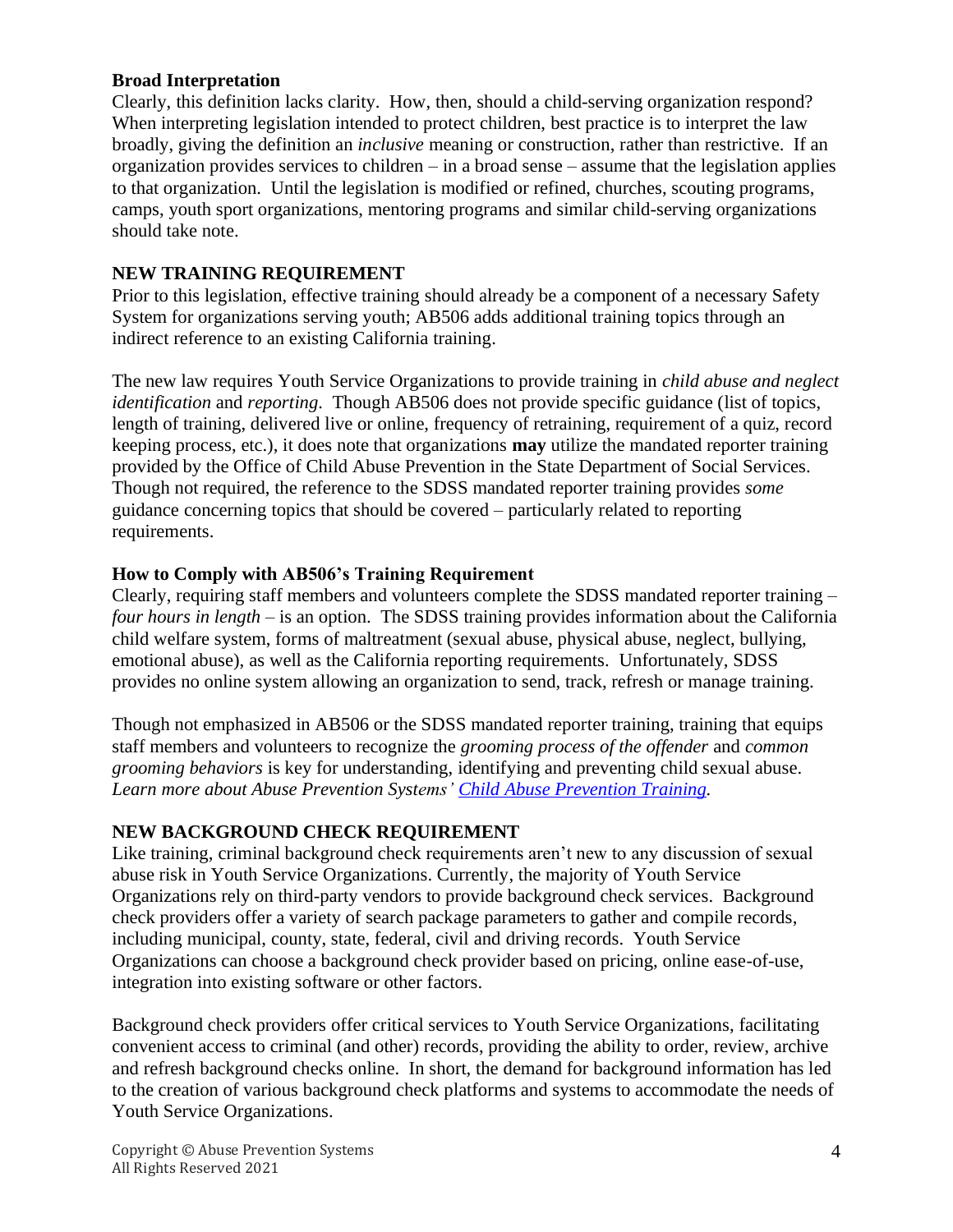AB506 promulgates requirements that will significantly impact the services that background check providers currently offer to Youth Service Organizations. The new law, requiring an unautomated process that involves fingerprinting, cannot currently be provided by existing background check providers. These new requirements, assuming they stand, will require administrators and applicants to become *far* more involved in the background check process.

#### **AB506 Background Check Requirement**

Section 18975(b) provides as follows:

*(b) An administrator, employee, or regular volunteer of a youth service organization shall undergo a background check pursuant to Section 11105.3 of the Penal Code to identify and exclude any persons with a history of child abuse.*

Youth Service Organizations are now required to perform a background check on all administrators, employees and volunteers *pursuant to Section 11105.3 of the Penal Code.*  What does this require?

A highlighted version of Section 11105.3 of the Penal Code is attached hereto as Appendix A. Briefly, the background check required by the new law includes the following: (a) the employer makes a request for all convictions or arrests pending adjudication from the California Department of Justice; and

(b) the request must include the applicant's fingerprints and shall be made through the use of a form approved by the California Department of Justice.

This new requirement creates *serious* challenges for Youth Service Organizations – likely not anticipated by the California legislature.

#### **Youth Service Organizations** *Shall*

Section 11105.3 of the Penal Code gives employers the option to seek records through the California Department of Justice – the employer 'may' make a request. AB506 clearly indicates that Youth Service Organizations must seek records through the California Department of Justice: *Youth Service Organizations 'shall' make a request through the California Department of Justice.*

#### **Pre-AB506 Background Check Process**

Prior to AB506, most Youth Service Organizations performed background checks on paid staff and volunteers by relying on private background check providers. In so doing, organizations enjoyed the automated process of initiating a background check through an online dashboard that allows an administrator to easily request a depth or level of search. The automated process sends an email to the applicant, who populates the necessary information requested in an online format, e-signs the form and electronically submits the completed and signed form. The e-signed form is received by the background check provider who compiles the available criminal history, provided to the organization electronically. All steps in the process are set up to provide convenience to the organization AND the applicant, while complying with the Fair Credit Reporting Act (FCRA) and California law.

The Section 11105.3 search required by AB506 presents several new challenges.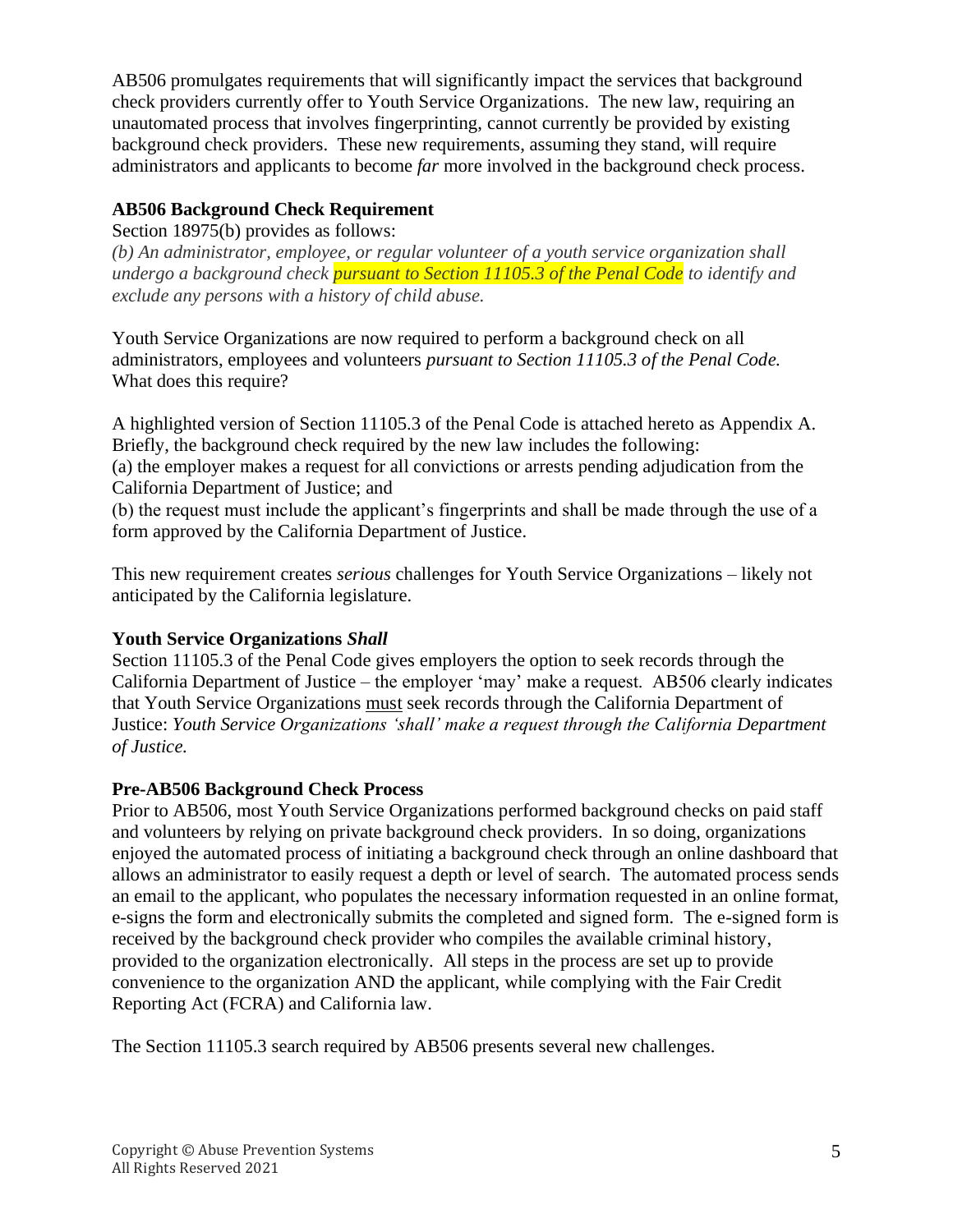#### **Challenge One – No Integrated System**

Given the advancement of technology, software and online management systems, Youth Service Organizations are working with background check interfaces which create ease of use. Some Youth Service Organizations have integrated systems for human resources, staffing, payroll, registration, online training, reference checks and background checks.

Neither the Live Scan process nor the Section 11105.3 search is automated in such a way that organizations can integrated the newly required background check into existing management software.

#### **Challenge Two – Applicant Involvement**

At present, the background check process involves very little effort on the part of the applicant; simply fill out an online form, e-sign and electronically submit. The Section 11105.3 search involves a process that places additional burdens on the applicant. To access records through the California Department of Justice through a Section 11105.3 search, one must use the approved form (see attached form – Appendix B) and secure the applicant's fingerprints. In California, the required fingerprinting process involves a system called Live Scan.

The organization would first register with the California Department of Justice (DOJ), then keep blank fingerprinting forms with the organization's designation on each form, such that resulting records could be reported back to the submitting organization. The applicant would be required to take the fingerprinting form to a Live Scan location, where the applicant would be fingerprinted and the form uploaded to Live Scan for the search to be initiated.

Required applicant involvement under AB506 will be a significant departure from *existing background check processes.*

#### **Challenge Three – Cost**

Currently, the cost for a criminal background check depends on the depth of the search and associated fees (i.e., motor vehicle records fee, etc.). The cost for a background check provided by a private background check service may be as low as \$10.00 per applicant, depending upon search parameters. The Section 11105.3 search will *cost more* and may *provide less* (see below).

The Section 11105.3 search depends upon fingerprinting. The 'rolling fee' (inking prints and affixing to the form) can range from \$20 to \$25 per person. To run the search, the there is a DOJ search fee of \$32 per person, with a total cost of \$62 to \$67 per person. Online statements stemming from DOJ materials indicate that the Section 11105.3 search is 'free for volunteers'; the 'free' aspect relates to the DOJ search fee *only*, not the rolling fee.

#### **Challenge Four – Fingerprinted Offenses Only**

Another challenge relates to the actual information available through the Section 11105.3 search. The Live Scan system is designed to match records through fingerprint data; the fingerprint is a far more reliable identification system. Unfortunately, the system searches only 'fingerprinted offenses'. Hence the problem: not all CA criminal records are *searchable* by fingerprint, and not all crimes in California *require* fingerprinting – therefore are not revealed by a Section 11105.3 search.

Though the Section 11105.3 search utilizes a more specific mechanism to confirm identity and therefore match records – the applicant's fingerprints – the subset of records available to be searched is much smaller.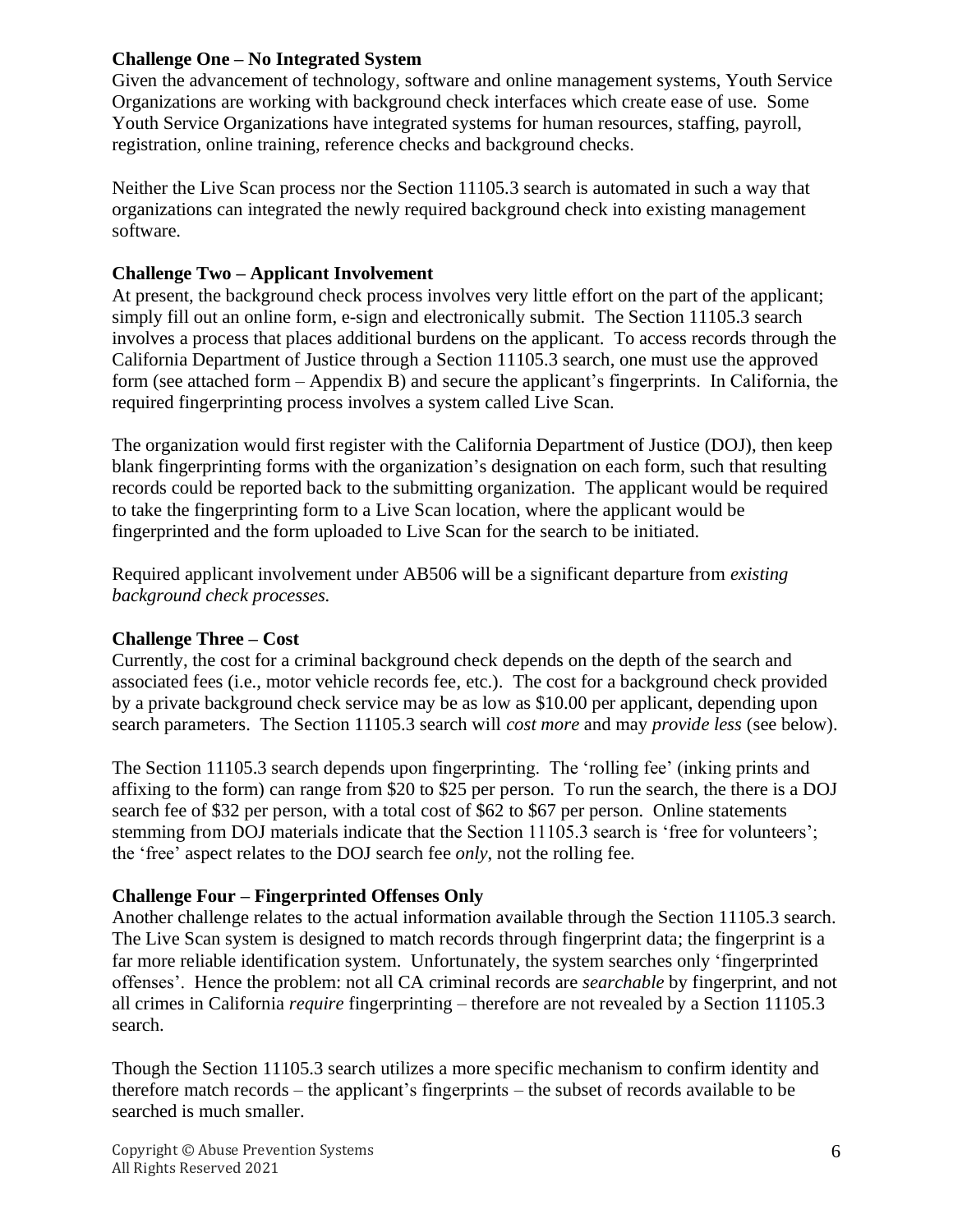#### **Challenge Five – No Records Outside California**

The Section 11105.3 search required by AB506 is limited to records maintained by the California Department of Justice, and will not return criminal records prosecuted *outside* the State of California. As an example, if convicted abuser Larry Nassar were paroled and chose to move to California, the Section 11105.3 search would not provide *any* information related to Nassar's criminal history in Michigan. Paying an additional \$15.00 and selecting the FBI check will broaden the search.

#### **Challenge Six – No Sex Offender Registry Search**

The purpose of the National Sex Offender Registry is to create a searchable system to determine whether an individual has been convicted of a 'registration offense' – a criminal offense that qualifies that individual for identification as a Registered Sexual Offender (RSO). The nationwide system is meant to ensure than a convicted sex offender cannot anonymously move to another state or jurisdiction and engage in similar criminal conduct.

The Section 11105.3 search required by AB506 is limited to the records maintained by the California Department of Justice, and will not search the sex offender registry in California (or any other state). Again, Larry Nassar would not be identified as a risk.

#### **Challenge Seven – Reliance on a Live Scan Technician**

A background check is an element of a child-serving organization's screening system for child protection purposes. A fundamental premise in child protection screening is this: *the best predictor of future behavior is past behavior.* Youth Service Organizations rely on applications, reference checks, interviews and criminal background checks to gather and evaluate an applicant's *past behavior*. Effective screening requires training, and proactive insurers must encourage Youth Service Organizations to train screening personnel to recognize high-risk indicators, thereby better protecting children in their care. Indentifying high-risk indicators is not intuitive.

The Section 11105.3 search required by AB506 relies on the judgment of a Live Scan records processor. When the fingerprinting form is uploaded and the search process identifies a 'fingerprint offense' that matches the fingerprint of the applicant, the Live Scan tech decides whether that criminal offense information will be provided to the organization. It is unclear what training record-reviewing personnel at Live Scan have received.

To learn more about high-risk indicators for child protection screening purposes, view this excerpt of *[Skillful Screening Training](https://aps.abusepreventionsystems.com/newtrainings/)*, provided by Abuse Prevention Systems.

#### **Challenge Eight – No Civil Records or Social Media**

At present, Youth Service Organizations can search a wide variety of searchable data from which an organization may identify an applicant with the wrong sexual motives, including civil records and social media searches. The Section 11105.3 search, however, is limited to records maintained by the California Department of Justice, which will not search civil filings or social media history.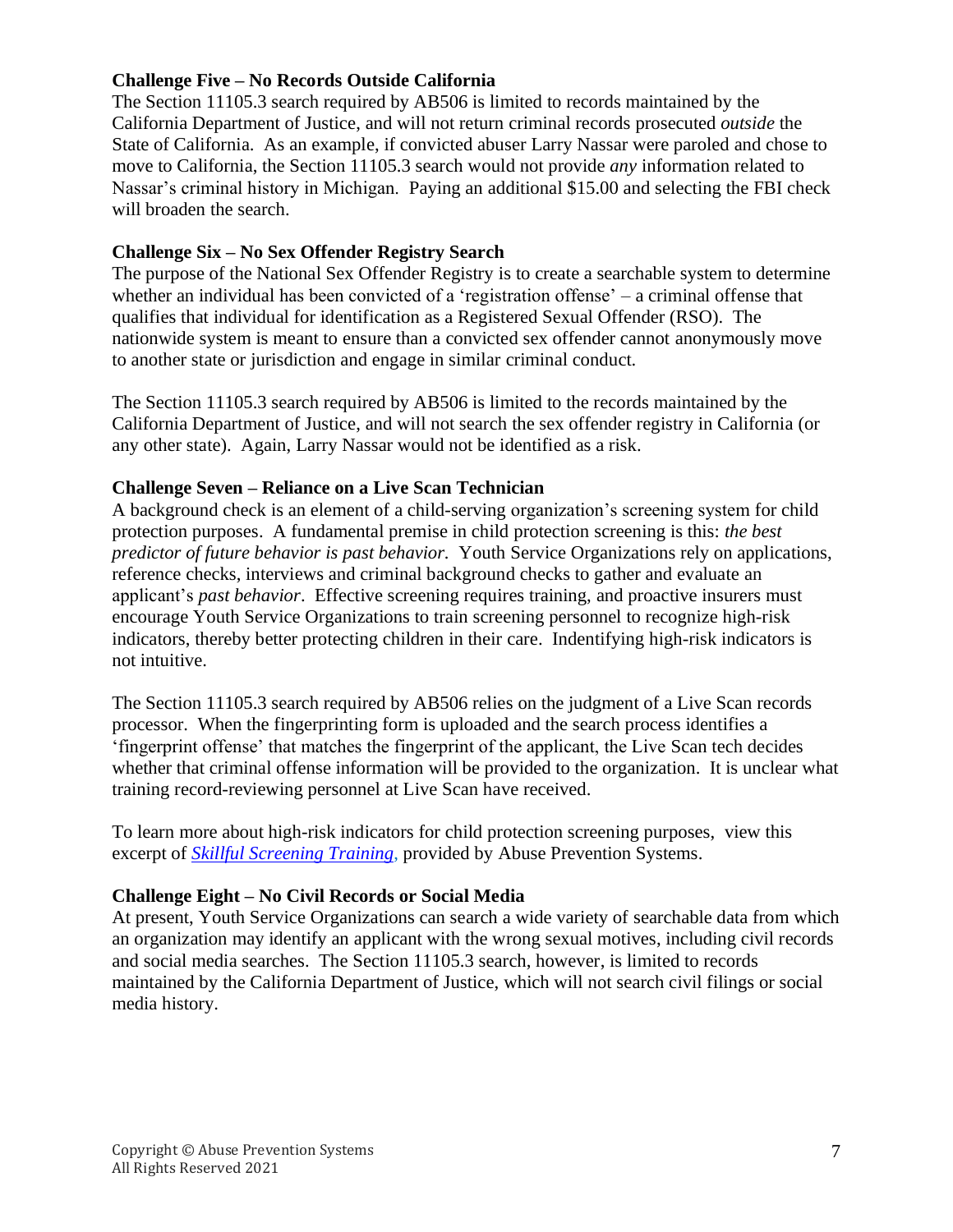#### **WILL AB506 'LOWER THE BAR'?**

Given that AB506 gives specific instruction regarding the Section 11105.3 search, most Youth Service Organizations will interpret the new requirement as the California legislature's expression of *current Standard of Care*: the reasonable steps necessary to address the risk of child sexual abuse. In actuality, Youth Service Organizations need *more* past criminal history data than that provided by the California Department of Justice *alone*. Sadly, the new provision may result in these organizations receiving *less* information about past convictions, rather than more: offenders who abused a child *outside the state of California* won't be revealed through a Section 11105.3 search *alone*.

The most basic search package provided by any private background check provider includes a national database search, examining an accumulation of records from *all* states and jurisdictions. Though imperfect, even this *basic* multistate database search allows an organization to gather applicant information from *outside* the state of California. Though deeper searches are recommended – especially for staff members and volunteers about whom the organization cannot afford to be wrong – the search must reach outside California.

#### **Unexpected Consequences**

By requiring the particular search identified by the new law, it is likely that many Youth Service Organizations will (1) struggle to comply with a new non-automated process; (2) experience budgetary challenges; (3) lose volunteers based on increased inconvenience; and (4) discontinue searches that would have revealed relevant past convictions from other jurisdictions. In short: more difficulty resulting in less information – thereby increasing risk – while *discouraging* volunteers.

#### **Recommended Action**

Notwithstanding AB506, Standard of Care related to criminal background checks for Youth Service Organizations is this: *organizations must make a reasonable effort to obtain an applicant's relevant past criminal history*. To do so, Youth Service Organizations must go beyond the Section 11105.3 search. In this context, *reasonable effort* includes undertaking a nationwide database search, a sex offender registry search, and perhaps more – depending on the position and the populations served (i.e., social media history, federal search, county searches etc.).

In other words, California Youth Service Organizations should not stop existing child protection efforts – so long as they are *reasonable* efforts – and complete the Section 11105.3 search alone; *Youth Service Organizations should do both*. Perhaps the California legislature will amend or refine Section 18975(b) to address the challenges above. Until then, Youth Service Organizations in California have yet another task to perform related to applicant past criminal history.

#### **NEW POLICIES & PROCEEDURES REQUIREMENT**

Like training and background checks, every Youth Service Organization should have existing policies designed to prevent and correctly respond to child sexual abuse. Policies should include the *two-adult rule*, requiring the presence of two trained and screened adults, and defined reporting requirements. AB506 now *requires* these policy provisions.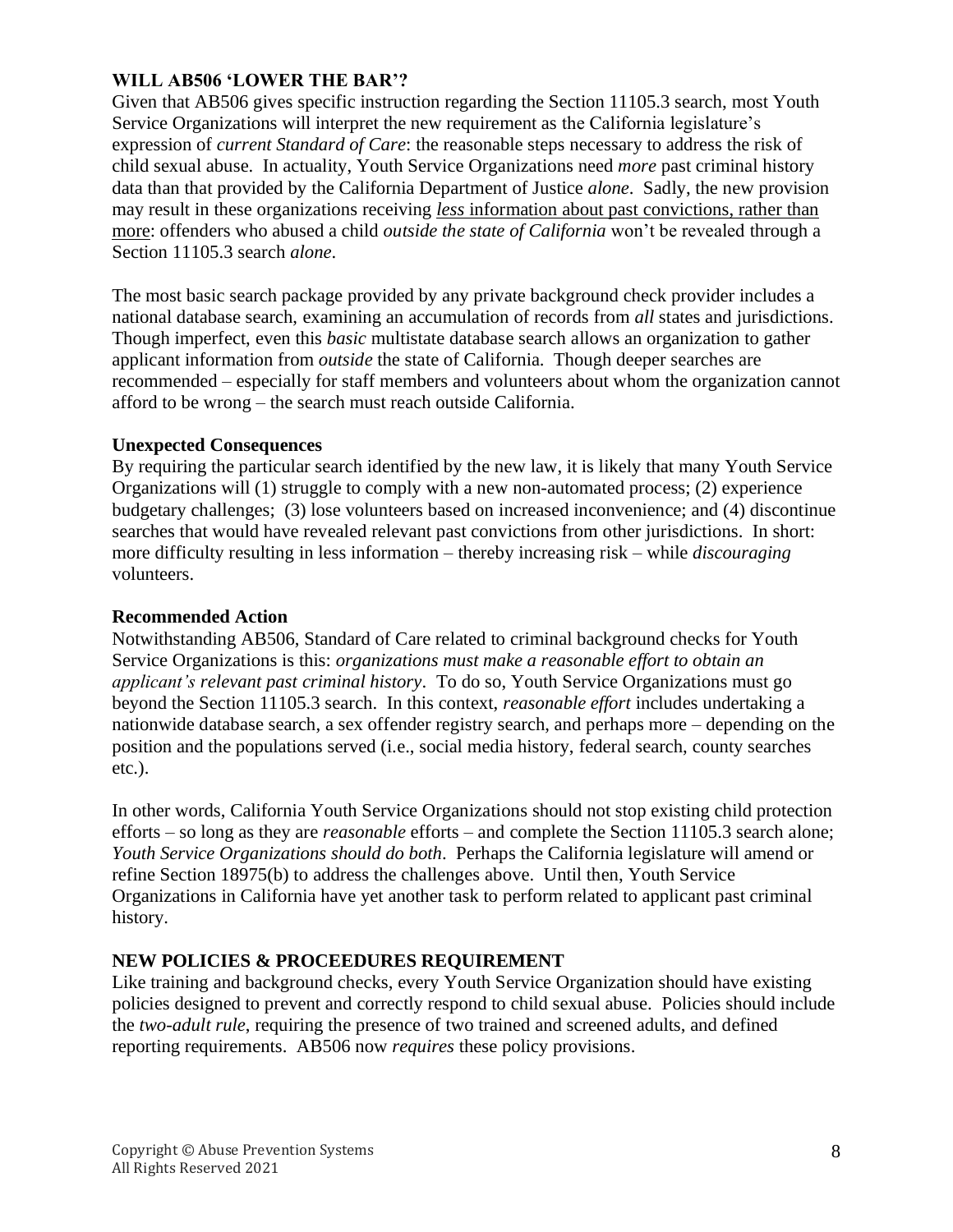#### **Required Policy Provisions**

#### Section 18975(c) provides as follows:

*(c) A youth service organization shall develop and implement child abuse prevention policies and procedures, including, but not limited to, both of the following:*

 *(1) Policies to ensure the reporting of suspected incidents of child abuse to persons or entities outside of the organization, including the reporting required pursuant to Section 11165.9 of the Penal Code.*

 *(2) Policies requiring, to the greatest extent possible, the presence of at least two mandated reporters whenever administrators, employees, or volunteers are in contact with, or supervising, children.*

#### **Application is Straight-Forward**

Section 18975(c) is straightforward and clear. Given that Section 18975(a) broadly defines Youth Service Organizations and requires training concerning California reporting requirements and process, compliance is not complicated. In fact, all Youth Service Organizations should *already* have these policies in place under Standard of Care requirements prior to AB506.

#### **POLICIES & TRAINING SHOULD NOT BE LIMITED TO AB506**

Under the new law, child abuse prevention policies and procedures should *include, but not be limited to* the two-adult-rule and a requirement to report abuse. In reality, policies and procedures must go beyond these basics to properly protect youth served by child-serving organizations.

Any Youth Service Organization's policies and procedures should be rooted in an understanding of the *Offender's grooming process* – the process through which an offender prepares a targeted child (and the child's gatekeepers) for *trusted time alone* and inappropriate sexual interaction. The grooming process of the offender unfolds differently depending on the age and gender of children served, the type of program, the facility or physical plant and services provided. Because the grooming process varies, specific policy provisions must adjust. For example, if a program serves middle school boys, policies should directly address horseplay, wrestling, pornography, sexual topics, forms of electronic communication, drugs and alcohol. If a program serves teen-aged girls, policies must directly address forms of electronic communication, social media, and sexual topics or requests for photos or video. A program serving very young children must promulgate very direct policies defining appropriate (and inappropriate) forms of touch – especially *playful touch* such as tickling or wrestling – as well as bathroom and potty-training policies.

Because effective policies are rooted in the offender's grooming process, staff members and volunteers must receive training consistent with the type of service provided and the population served. Effective training *must* include information about the offender's grooming process and *common grooming behaviors*. Training gives staff members and volunteers the *why* behind policy; corresponding policies address *behavior*, and can be easily expressed, understood and followed.

Effective training goes beyond identifying indicators of abuse and neglect – *after abuse has occurred*. This limited training is *reactive*, rather than *proactive*. Proactive training, coupled with corresponding policy provisions, arms workers with training and direction that support *preventative* child safety efforts. The bottom line: child-serving organizations must equip staff members to prevent child abuse and neglect, not simply recognize indicators *after* abuse has occurred.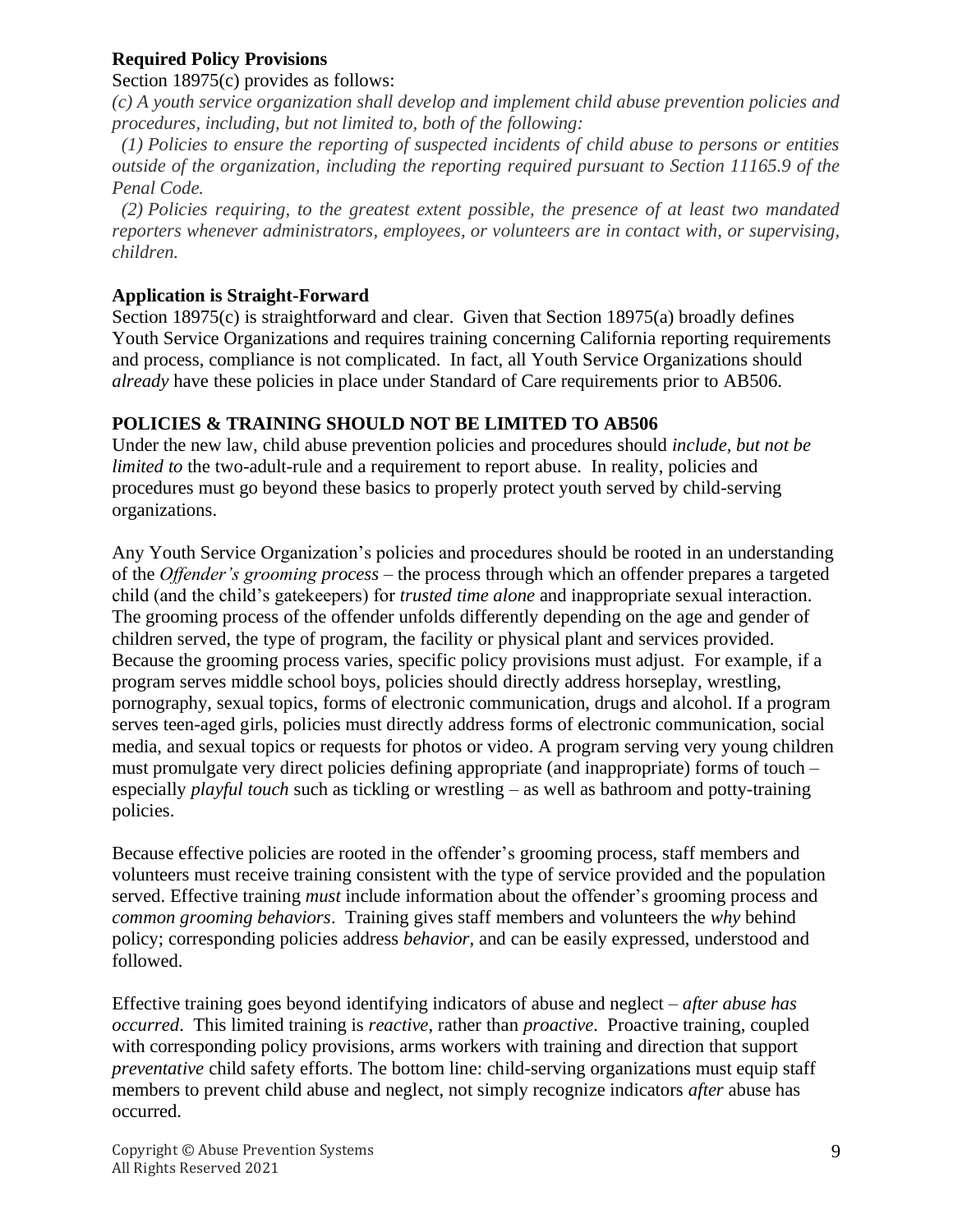#### **AN EFFECTIVE SAFETY SYSTEM**

One of the principle underlying purposes of AB506 was to prevent child sexual abuse in Youth Serving Organizations. The new law involves training, background checks and policies. An effective Safety System, however, requires more than just the presence of two adults who have received a training on abuse indicators and reporting.

#### **Five-Part Safety System**

The Abuse Prevention Systems' Five-Part Safety System includes:

- -Sexual Abuse Awareness Training
- -Skillful Screening Processes
- -Appropriate Criminal Background Check
- -Tailored Policies & Procedures
- -Systems for Monitoring and Oversight

Abuse Prevention Systems (APS) provides each Safety System element, with an online management system allowing child-serving organizations to deploy a sustainable system that tracks and archives Safety System data. *Learn more about [Abuse Prevention Systems](https://abusepreventionsystems.com/) or the [APS](https://abusepreventionsystems.com/the-safety-system/)  [5-Part Safety System.](https://abusepreventionsystems.com/the-safety-system/)*

#### **Child Abuse Prevention Training**

APS provides professionally produced Child Abuse Prevention Training, including a California supplement designed to comply with AB506. The Training covers the following topics:

- -Forms of Child Maltreatment (sexual and physical abuse, neglect, bullying, emotional abuse) -Identifying Risk Indicators
- -Abuser Characteristics
- -The Offender's Grooming Process
- -Common Grooming Behaviors
- -Peer to Peer Sexual Abuse
- -Impact of Abuse on a Child
- -California Reporting Requirements
- -California Reporting Process

Abuse Prevention Systems also offers an online system to send, track and renew Child Abuse Prevention Training. To preview the Training or view the online management system, contact an APS staff member at **Support@AbusePreventionSystems.com.** 

#### **PROOF OF COMPLIANCE AVAILABLE TO INSURANCE CARRIERS**

Section 18975(d) provides:

*(d) Before writing liability insurance for a youth service organization in this state, an insurer may request information demonstrating compliance with this section from the youth service organization as a part of the insurer's loss control program.*

Section 18975(d) gives insurance carriers the right to seek proof of compliance before providing insurance coverage or renewal. Though an insurance carrier does not need to have legislative permission to request information regarding a Youth Service Organization's child safety efforts, the new legislation emphasizes this interaction to (1) encourage organizational compliance by suggesting a relationship between child safety efforts and access to ongoing insurance coverage; and (2) encourage insurance companies to use existing contractual leverage to condition coverage on compliance.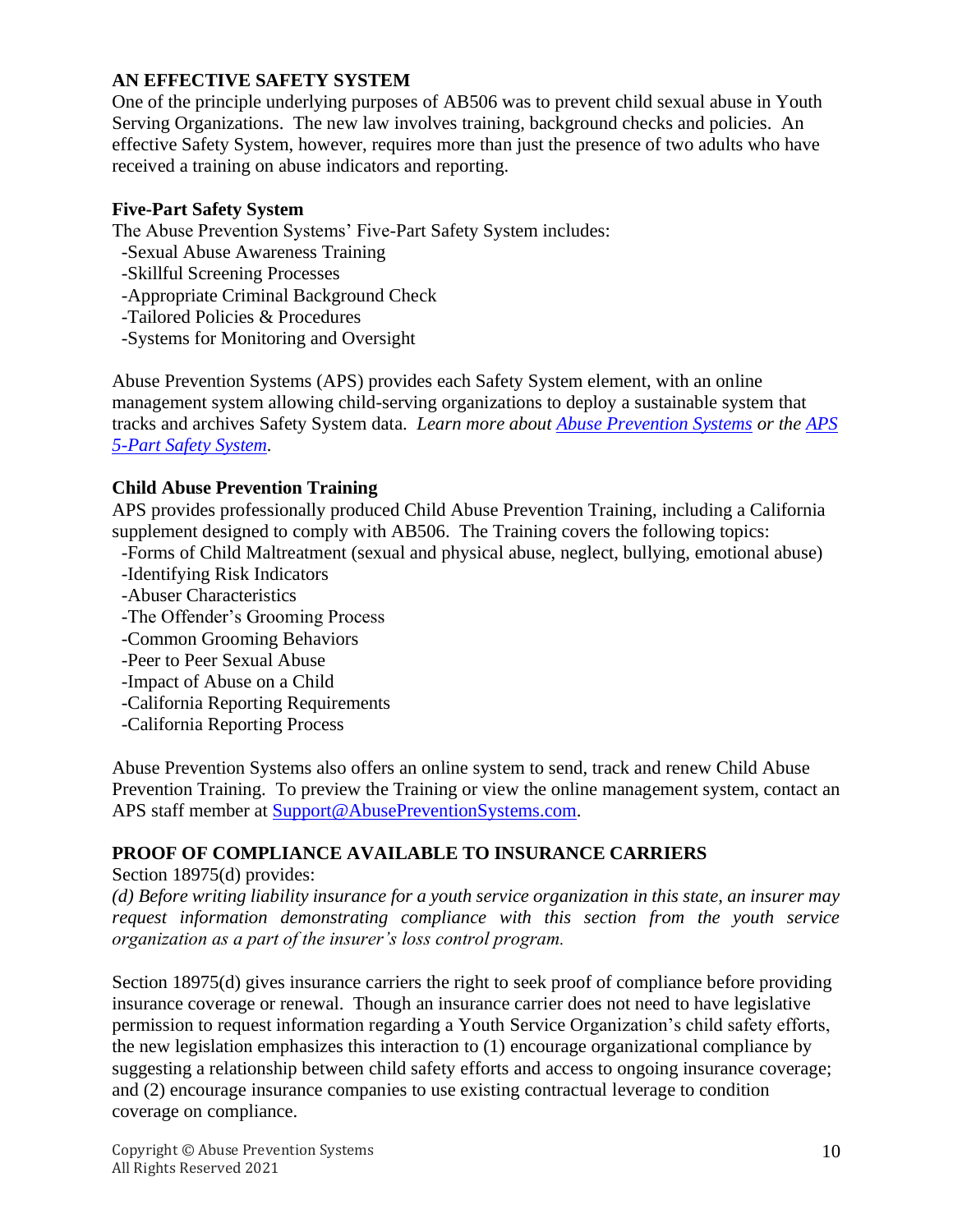#### **Legislative Provision Related to Insurance**

Section 18975(d) provides as follows:

*(d) Before writing liability insurance for a youth service organization in this state, an insurer may request information demonstrating compliance with this section from the youth service organization as a part of the insurer's loss control program.*

#### **Role of Insurance Carriers**

Most carriers providing coverages for the youth services marketplace are already requesting child protection information from child-serving organizations that far exceeds that which is required by AB506. In fact, the majority of carriers are conditioning coverage on proof of training, screening, criminal background checks, policies, reporting practices, and procedures and systems for documentation.

The role of the insurance industry is critically important because it can do what the legislature cannot do – *or at least chose not to do*. AB506 does not come with a compliance mechanism: no oversight agency or entity is identified. Whether an organization has complied with the requirements of AB506 will be revealed in the midst of crisis or when litigation ensues (like Boy Scouts of America). The California legislature could have created or named an oversight agency to enforce the requirements of AB506 through licensure or another proof-of-compliance mechanism. The legislature chose not to do so. Instead, the California legislature highlights insurance providers as the mechanism to show compliance as a business necessity: access to ongoing insurance coverage.

#### **SUMMARY**

Through AB506, the California legislature responded to an issue that hasn't been solved by civil litigation and stiffer criminal penalties, rightly focusing on the need for training, background checks and policies. Assembly Bill 506 creates a new Standard of Care, but the new law generates confusion rather than clarity and, to some degree, *lowers* the bar rather than raises it.

Many Youth Service Organizations are simply trying to understand 'what is required'. If California organizations simply comply with AB506, doing nothing further, effective prevention of abuse and neglect of children will not be served.

Notwithstanding the new law, insurance providers continue to seek resources and effective Safety Systems which protect children from abuse. The new law will, perhaps, embolden and encourage carriers to *require* effective child safety measures as a *condition* of writing or renewing insurance coverage.

**Kimberlee Norris** and **Gregory Love** *are partners in the Fort Worth, Texas law firm of [Love & Norris](http://lovenorris.com/) and founders of [Abuse Prevention Systems](http://abusepreventionsystems.com/) and [MinistrySafe,](http://ministrysafe.com/) providing child sexual abuse expertise and preventative protocols to organizations worldwide. After representing victims of child sexual abuse for more than three decades, Love and Norris saw recurring, predictable patterns in predatory behavior. Abuse Prevention Systems (APS) and MinistrySafe grew out of their desire to place proactive tools into the hands of child-serving professionals. Together, as Visiting Faculty at Dallas Theological Seminary, Love and Norris teach the only graduate-level course currently in existence dedicated exclusively to sexual abuse prevention.*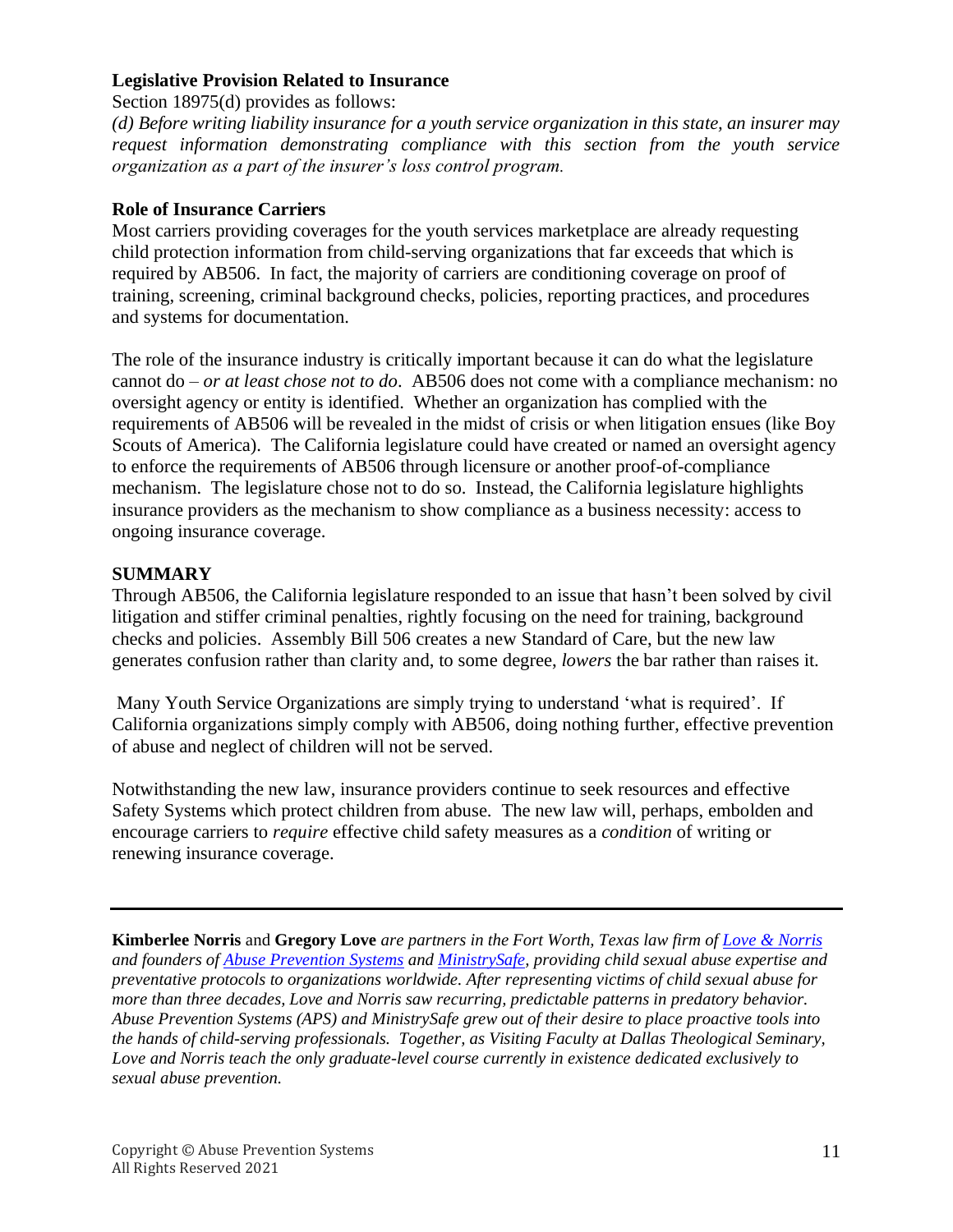# **APPENDIX A**

## California Penal Code - Section 11105.3 [highlights added]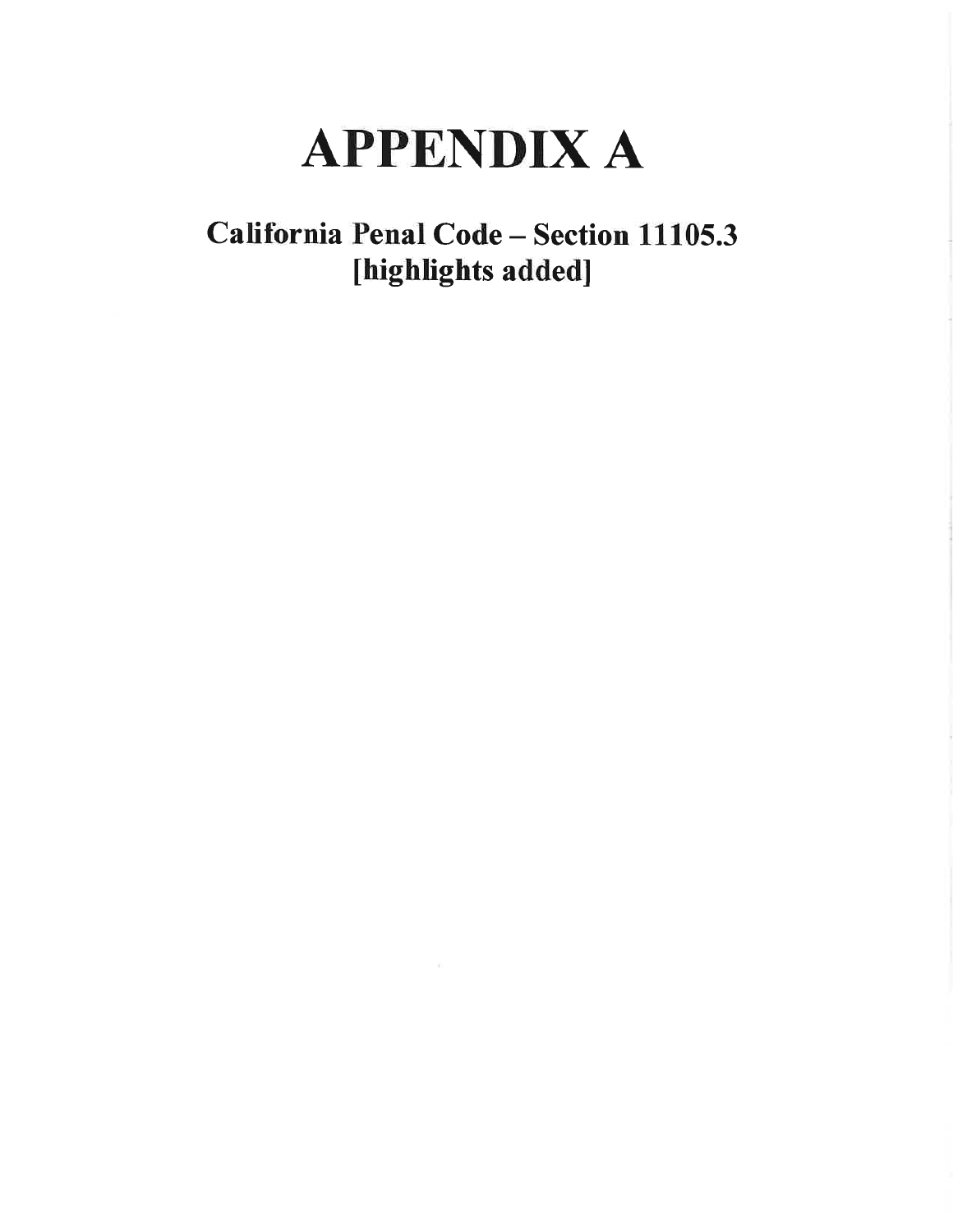#### PENAL CODE - PEN

PART 4. PREVENTION OF CRIMES AND APPREHENSION OF CRIMINALS [11006 - 14315] (Part 4 added by Stats. 1953, Ch. 1385.)

TITLE 1. INVESTIGATION AND CONTROL OF CRIMES AND CRIMINALS [11000 - 15986] (Title 1 added by Stats. 1953, Ch. 1385.)

#### **CHAPTER 1. Investigation, Identification, and Information Responsibilities of the** Department of Justice [11006 - 11144]

(Heading of Chapter 1 amended by Stats. 1972, Ch. 1377.)

#### ARTICLE 3. Criminal Identification and Statistics [11100 - 11112]

(Article 3 added by Stats. 1953, Ch. 1385.)

#### 11105.3.

(a) Notwithstanding any other law, a human resource agency or an employer may request from the Department of Justice records of all convictions or any arrest pending adjudication involving the offenses specified in subdivision (a) of Section 15660 of the Welfare and Institutions Code of a person who applies for a license, employment, or volunteer position, in which they would have supervisory or disciplinary power over a minor or any person under their care. The department shall furnish the information to the requesting employer and shall also send a copy of the information to the applicant.

(b) Any request for records under subdivision (a) shall include the applicant's fingerprints, which may be taken by the requester, and any other data specified by the department. The department shall not require the applicant's residence address for any request for records pursuant to subdivision (a). The request shall be on a form approved by the department, and the department may charge a fee to be paid by the employer, human resource agency, or applicant for the actual cost of processing the request. However, no fee shall be charged to a nonprofit organization. Requests received by the department for federal level criminal offender record information shall be forwarded to the Federal Bureau of Investigation by the department to be searched for any record of arrests or convictions.

(c) (1) When a request pursuant to this section reveals that a prospective employee or volunteer has been convicted of a violation or attempted violation of Section 220, 261.5, 262, 273a, 273d, or 273.5, or any sex offense listed in Section 290, except for the offense specified in subdivision (d) of Section 243.4, and where the agency or employer hires the prospective employee or volunteer, the agency or employer shall notify the parents or quardians of any minor who will be supervised or disciplined by the employee or volunteer. A conviction for a violation or attempted violation of an offense committed outside the State of California shall be included in this notice if the offense would have been a crime specified in this subdivision if committed in California. The notice shall be given to the parents or guardians with whom the child resides, and shall be given at least 10 days prior to the day that the employee or volunteer begins their duties or tasks. Notwithstanding any other law, any person who conveys or receives information in good faith and in conformity with this section is exempt from prosecution under Section 11142 or 11143 for that conveying or receiving of information. Notwithstanding subdivision (d), the notification requirements of this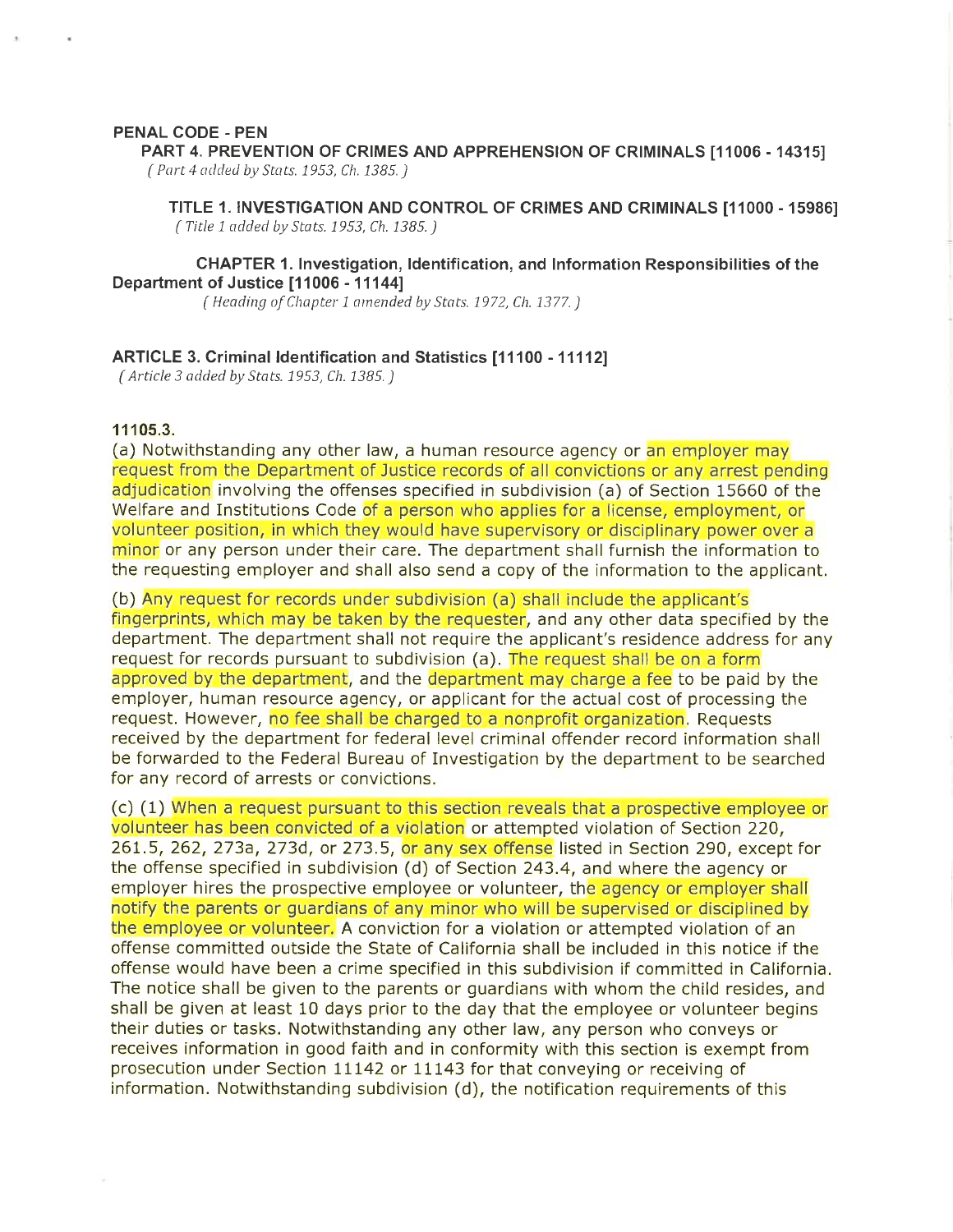subdivision shall apply as an additional requirement of any other provision of law requiring criminal record access or dissemination of criminal history information.

(2) The notification requirement pursuant to paragraph (1) shall not apply to a misdemeanor conviction for violating Section 261.5 or to a conviction for violating Section 262 or 273.5. Nothing in this paragraph shall preclude an employer from requesting records of convictions for violating Section 261.5, 262, or 273.5 from the Department of Justice pursuant to this section.

(d) Nothing in this section supersedes any law requiring criminal record access or dissemination of criminal history information. In any conflict with another statute. dissemination of criminal history information shall be pursuant to the mandatory statute. This subdivision applies to, but is not limited to, requirements pursuant to Article 1 (commencing with Section 1500) of Chapter 3 of, and Chapter 3.2 (commencing with Section 1569) and Chapter 3.4 (commencing with Section 1596.70) of, Division 2 of, and Section 1522 of, the Health and Safety Code, and Sections 8712, 8811, and 8908 of the Family Code, and Section 16519.5 of the Welfare and **Institutions Code.** 

(e) The department may adopt regulations to implement the provisions of this section as necessary.

(f) As used in this section, "employer" means any nonprofit corporation or other organization specified by the Attorney General that employs or uses the services of volunteers in positions in which the volunteer or employee has supervisory or disciplinary power over a child or children.

(g) As used in this section, "human resource agency" means a public or private entity, excluding any agency responsible for licensing of facilities pursuant to the California Community Care Facilities Act (Chapter 3 (commencing with Section 1500)), the California Residential Care Facilities for the Elderly Act (Chapter 3.2 (commencing with Section 1569)), Chapter 3.01 (commencing with Section 1568.01), and the California Child Day Care Facilities Act (Chapter 3.4 (commencing with Section 1596.70)) of Division 2 of the Health and Safety Code, responsible for determining the character and fitness of a person who is:

(1) Applying for a license, employment, or as a volunteer within the human services field that involves the care and security of children, the elderly, the handicapped, or the mentally impaired.

(2) Applying to be a volunteer who transports individuals impaired by drugs or alcohol.

(3) Applying to adopt a child or to be a foster parent.

(h) Except as provided in subdivision (c), any criminal history information obtained pursuant to this section is confidential and no recipient shall disclose its contents other than for the purpose for which it was acquired.

(i) As used in this subdivision, "community youth athletic program" means an employer having as its primary purpose the promotion or provision of athletic activities for youth under 18 years of age.

(j) A community youth athletic program, as defined in subdivision (i), may request state and federal level criminal history information pursuant to subdivision (a) for a volunteer coach or hired coach candidate. The director of the community youth athletic program shall be the custodian of records.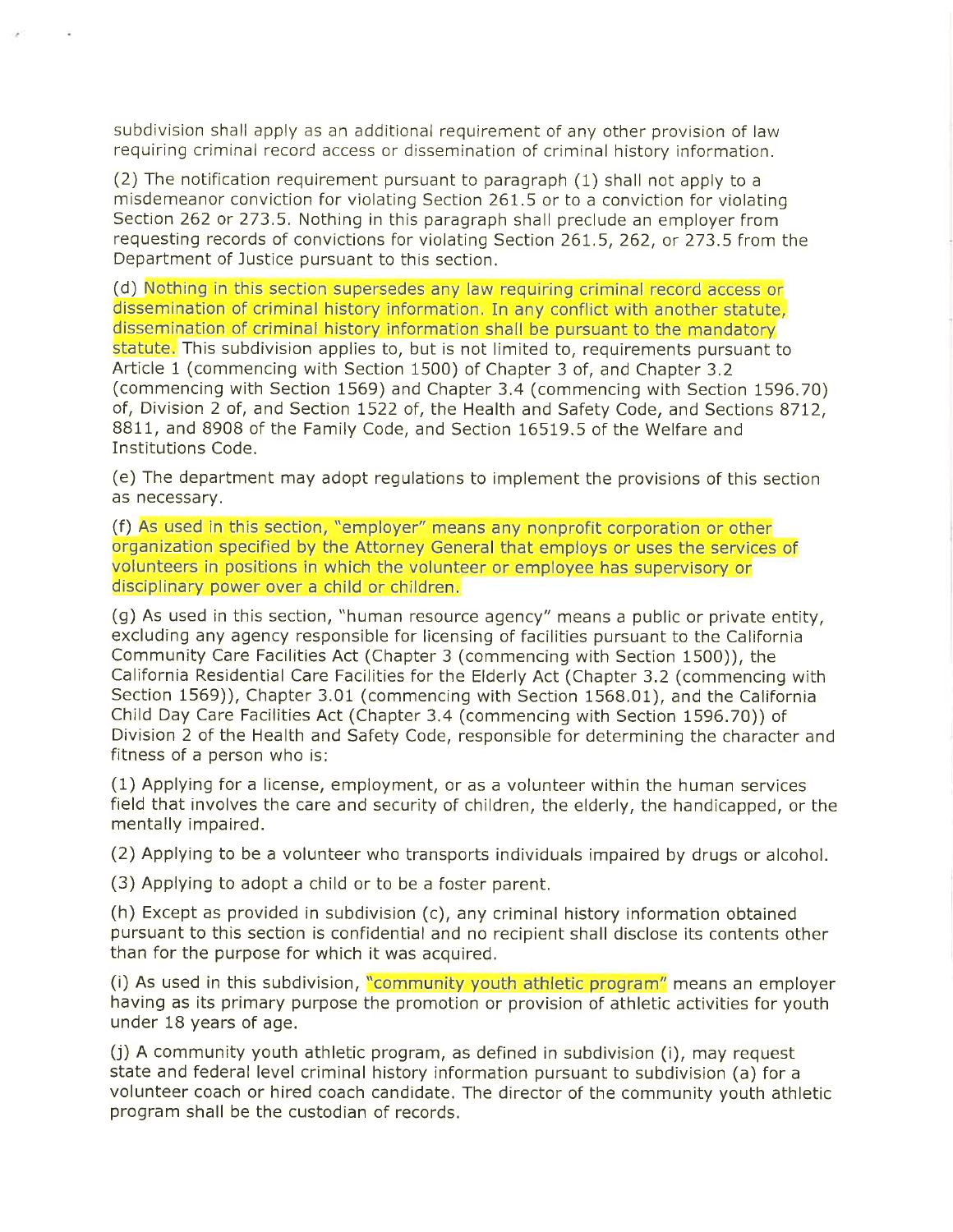(k) The community youth athletic program may request from the Department of Justice subsequent arrest notification service, as provided in Section 11105.2, for a volunteer coach or a hired coach candidate.

(I) Compliance with this section does not remove or limit the liability of a mandated reporter pursuant to Section 11166.

(Amended by Stats. 2020, Ch. 191, Sec. 2. (SB 905) Effective January 1, 2021.)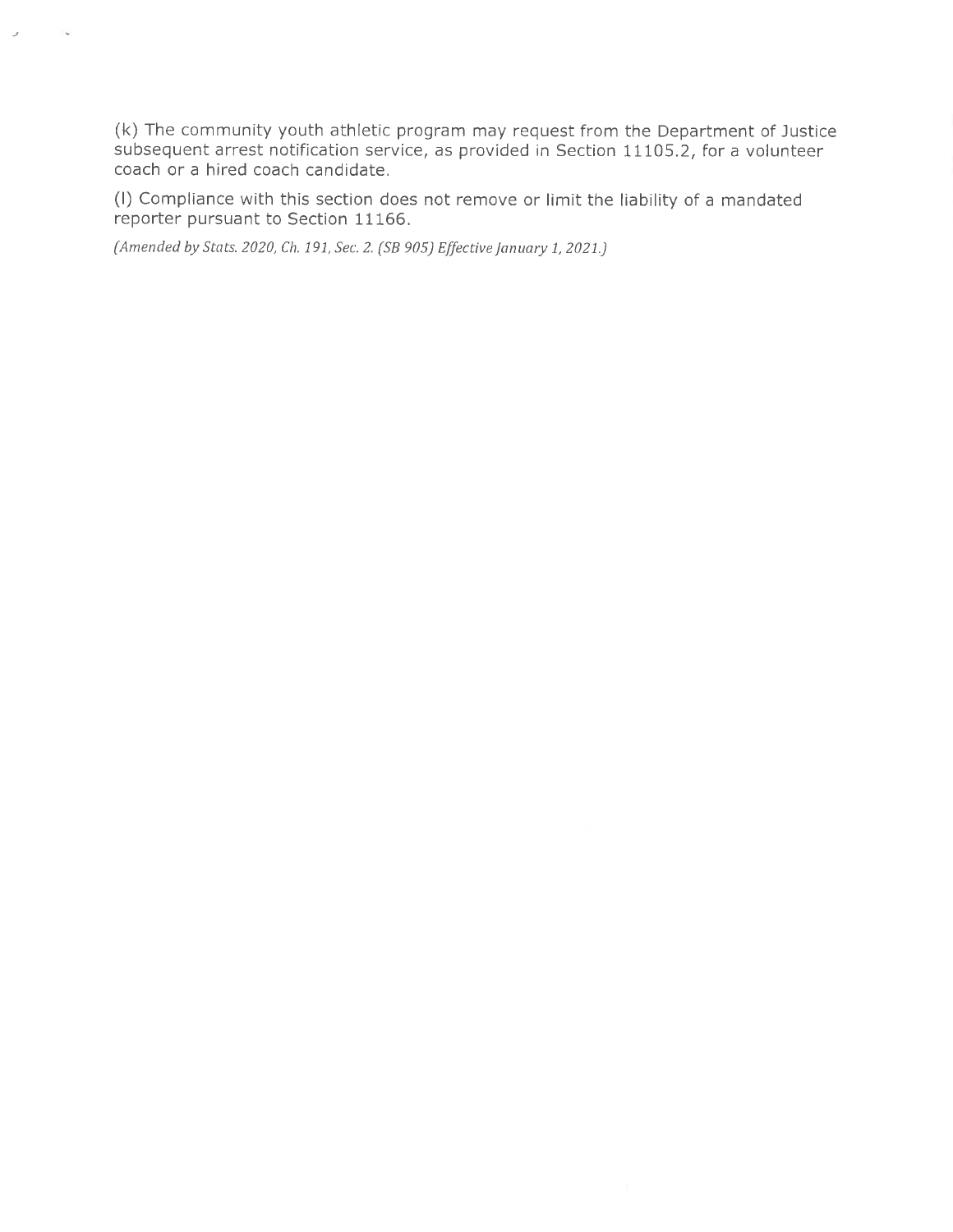# **APPENDIX B**

**Live Scan Application Form**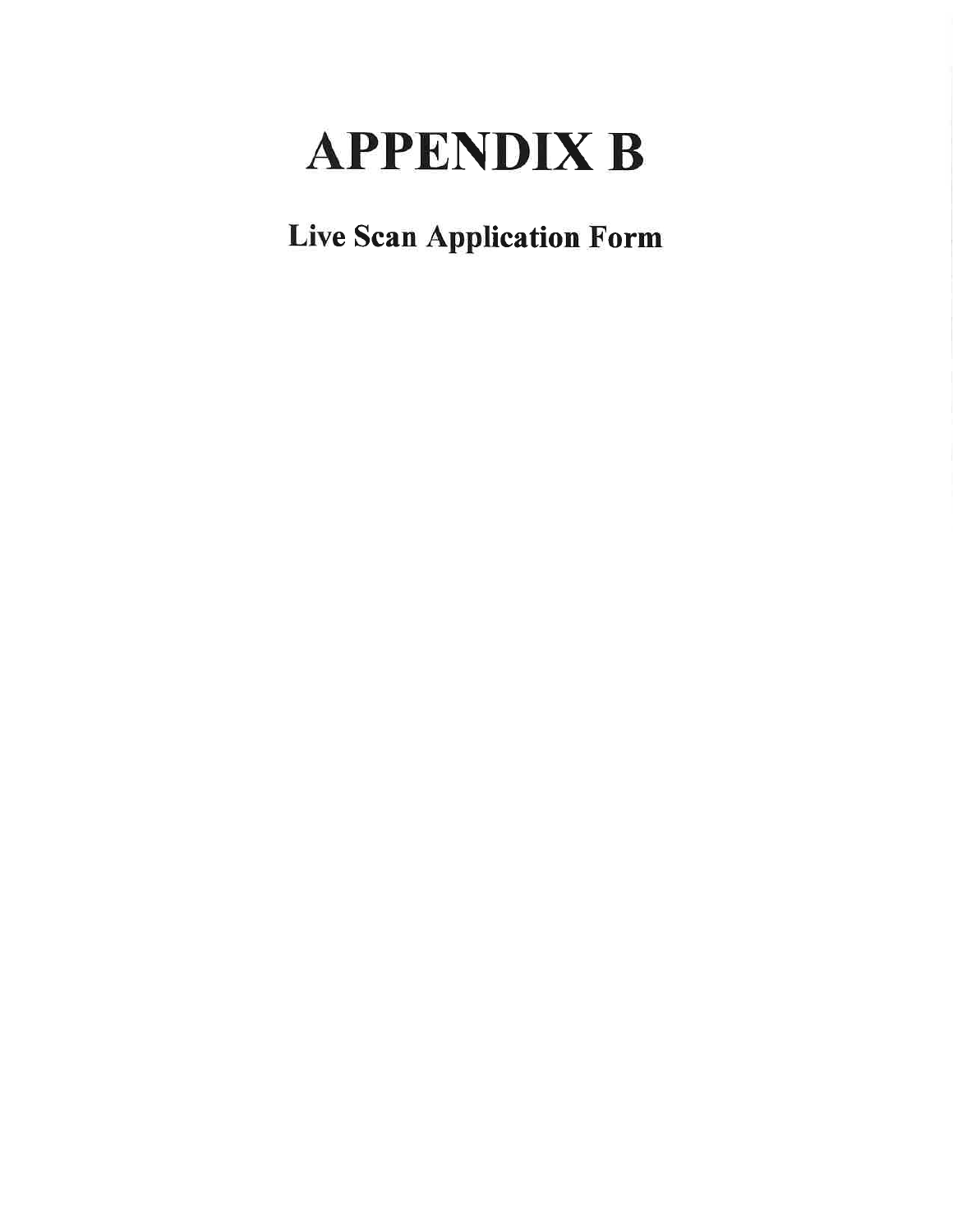STATE OF CALIFORNIA BCIA 8016<br>(Rev 04/2020)



**Transmitting Agency** 

LSID

Print Form **Reset Form** 

### **REQUEST FOR LIVE SCAN SERVICE**

| <b>Applicant Submission</b>                                                                                                  |                                                                                                                                        |
|------------------------------------------------------------------------------------------------------------------------------|----------------------------------------------------------------------------------------------------------------------------------------|
| ORI (Code assigned by DOJ)                                                                                                   | <b>Authorized Applicant Type</b>                                                                                                       |
| Type of License/Certification/Permit OR Working Title (Maximum 30 characters - if assigned by DOJ, use exact title assigned) |                                                                                                                                        |
| Contributing Agency Information:                                                                                             |                                                                                                                                        |
| Agency Authorized to Receive Criminal Record Information                                                                     | Mail Code (five-digit code assigned by DOJ)                                                                                            |
| Street Address or P.O. Box                                                                                                   | Contact Name (mandatory for all school submissions)                                                                                    |
| City<br><b>State</b><br>ZIP Code                                                                                             | <b>Contact Telephone Number</b>                                                                                                        |
| Applicant Information:                                                                                                       |                                                                                                                                        |
| Last Name                                                                                                                    | Suffix<br><b>First Name</b><br>Middle Initial                                                                                          |
| Other Name: (AKA or Alias)                                                                                                   |                                                                                                                                        |
| Last Name                                                                                                                    | <b>First Name</b><br>Suffix                                                                                                            |
| Sex<br>Male<br>Female<br>Date of Birth                                                                                       | <b>Driver's License Number</b><br>Billing                                                                                              |
| <b>Height</b><br>Weight<br>Eye Color<br><b>Hair Color</b>                                                                    | Number<br>(Agency Billing Number)                                                                                                      |
| Place of Birth (State or Country)<br><b>Social Security Number</b>                                                           | Misc.<br>Number                                                                                                                        |
|                                                                                                                              | (Other Identification Number)                                                                                                          |
| Home<br>Street Address or P.O. Box<br>Address                                                                                | City<br>State<br>ZIP Code                                                                                                              |
|                                                                                                                              | I have received and read the included Privacy Notice, Privacy Act Statement, and Applicant's Privacy Rights.                           |
| <b>Applicant Signature</b>                                                                                                   | Date                                                                                                                                   |
| Your Number:                                                                                                                 | <b>DOJ</b><br>FBI<br>Level of Service:                                                                                                 |
| OCA Number (Agency Identifying Number)                                                                                       | (If the Level of Service indicates FBI, the fingerprints will be used to check the<br>criminal history record information of the FBI.) |
| If re-submission, list original ATI number:<br>Original ATI Number<br>(Must provide proof of rejection)                      |                                                                                                                                        |
| Employer (Additional response for agencies specified by statute):                                                            |                                                                                                                                        |
| <b>Employer Name</b>                                                                                                         |                                                                                                                                        |
| Street Address or P.O. Box                                                                                                   | Telephone Number (optional)                                                                                                            |
| $\overline{\phantom{0}}$<br>City<br><b>State</b>                                                                             | ZIP Code<br>Mail Code (five digit code assigned by DOJ)                                                                                |
| Live Scan Transaction Completed By:                                                                                          |                                                                                                                                        |
| Name of Operator                                                                                                             | Date                                                                                                                                   |

**ATI Number** 

Amount Collected/Billed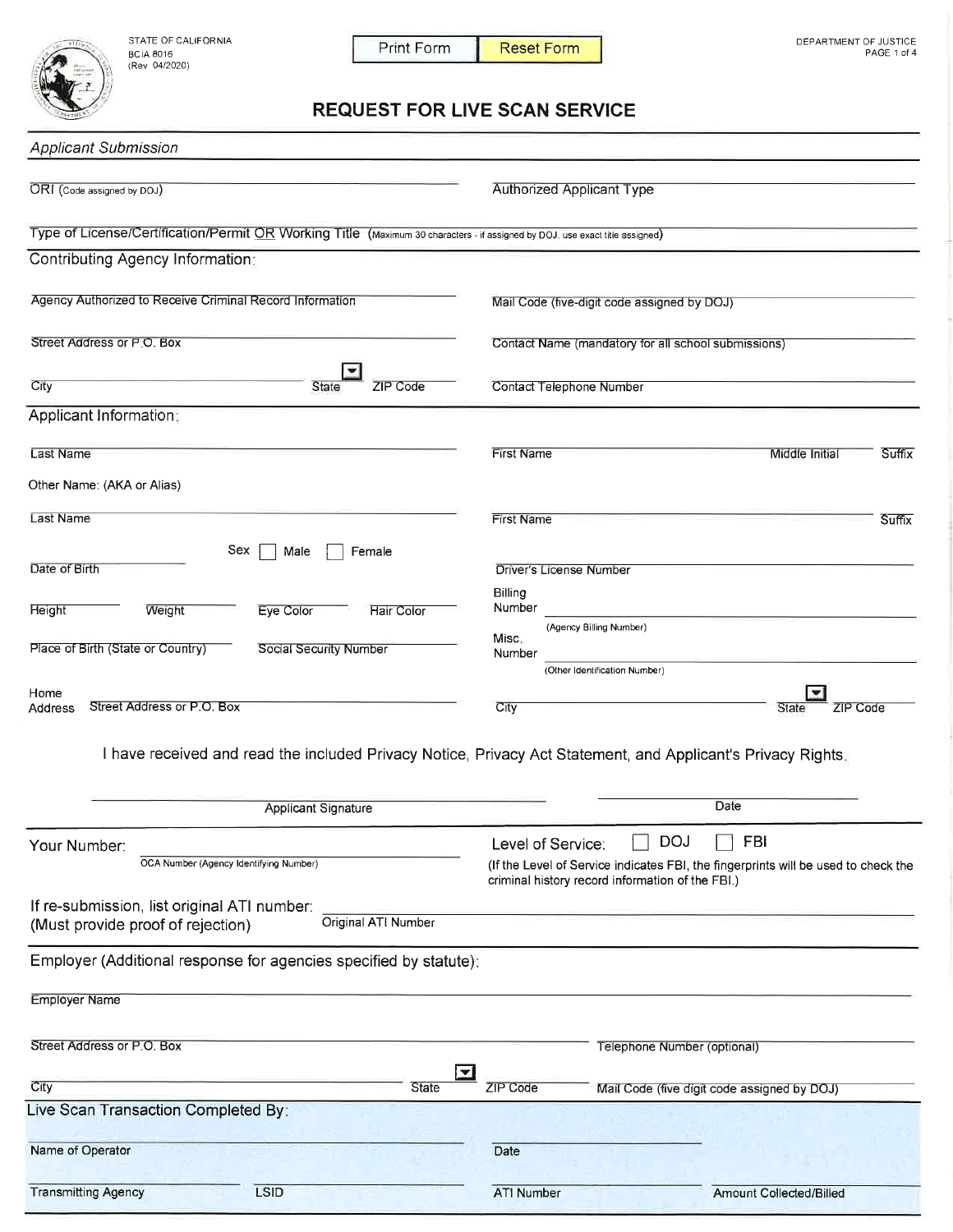

#### **Privacy Notice**

As Required by Civil Code § 1798.17

Collection and Use of Personal Information. The California Justice Information Services (CJIS) Division in the Department of Justice (DOJ) collects the information requested on this form as authorized by Business and Professions Code sections 4600-4621, 7574-7574.16, 26050-26059, 11340-11346, and 22440-22449; Penal Code sections 11100-11112, and 11077.1; Health and Safety Code sections 1522. 1416.20-1416.50, 1569.10-1569.24, 1596.80-1596.879, 1725-1742, and 18050-18055; Family Code sections 8700-87200, 8800-8823, and 8900-8925; Financial Code sections 1300-1301, 22100-22112. 17200-17215, and 28122-28124; Education Code sections 44330-44355; Welfare and Institutions Code sections 9710-9719.5, 14043-14045, 4684-4689.8, and 16500-16523.1; and other various state statutes and regulations. The CJIS Division uses this information to process requests of authorized entities that want to obtain information as to the existence and content of a record of state or federal convictions to help determine suitability for employment, or volunteer work with children, elderly, or disabled; or for adoption or purposes of a license, certification, or permit. In addition, any personal information collected by state agencies is subject to the limitations in the Information Practices Act and state policy. The DOJ's general privacy policy is available at http://oag.ca.gov/privacy-policy.

Providing Personal Information. All the personal information requested in the form must be provided. Failure to provide all the necessary information will result in delays and/or the rejection of your request.

Access to Your Information. You may review the records maintained by the CJIS Division in the DOJ that contain your personal information, as permitted by the Information Practices Act. See below for contact information.

Possible Disclosure of Personal Information. In order to process applications pertaining to Live Scan service to help determine the suitability of a person applying for a license, employment, or a volunteer position working with children, the elderly, or the disabled, we may need to share the information you give us with authorized applicant agencies.

The information you provide may also be disclosed in the following circumstances:

- With other persons or agencies where necessary to perform their legal duties, and their use of your information is compatible and complies with state law, such as for investigations or for licensing, certification, or regulatory purposes.
- . To another government agency as required by state or federal law.

Contact Information. For questions about this notice or access to your records, you may contact the Associate Governmental Program Analyst at the DOJ's Keeper of Records at (916) 210-3310, by email at keeperofrecords@doj.ca.gov, or by mail at:

> Department of Justice Bureau of Criminal Information & Analysis **Keeper of Records** P.O. Box 903417 Sacramento, CA 94203-4170